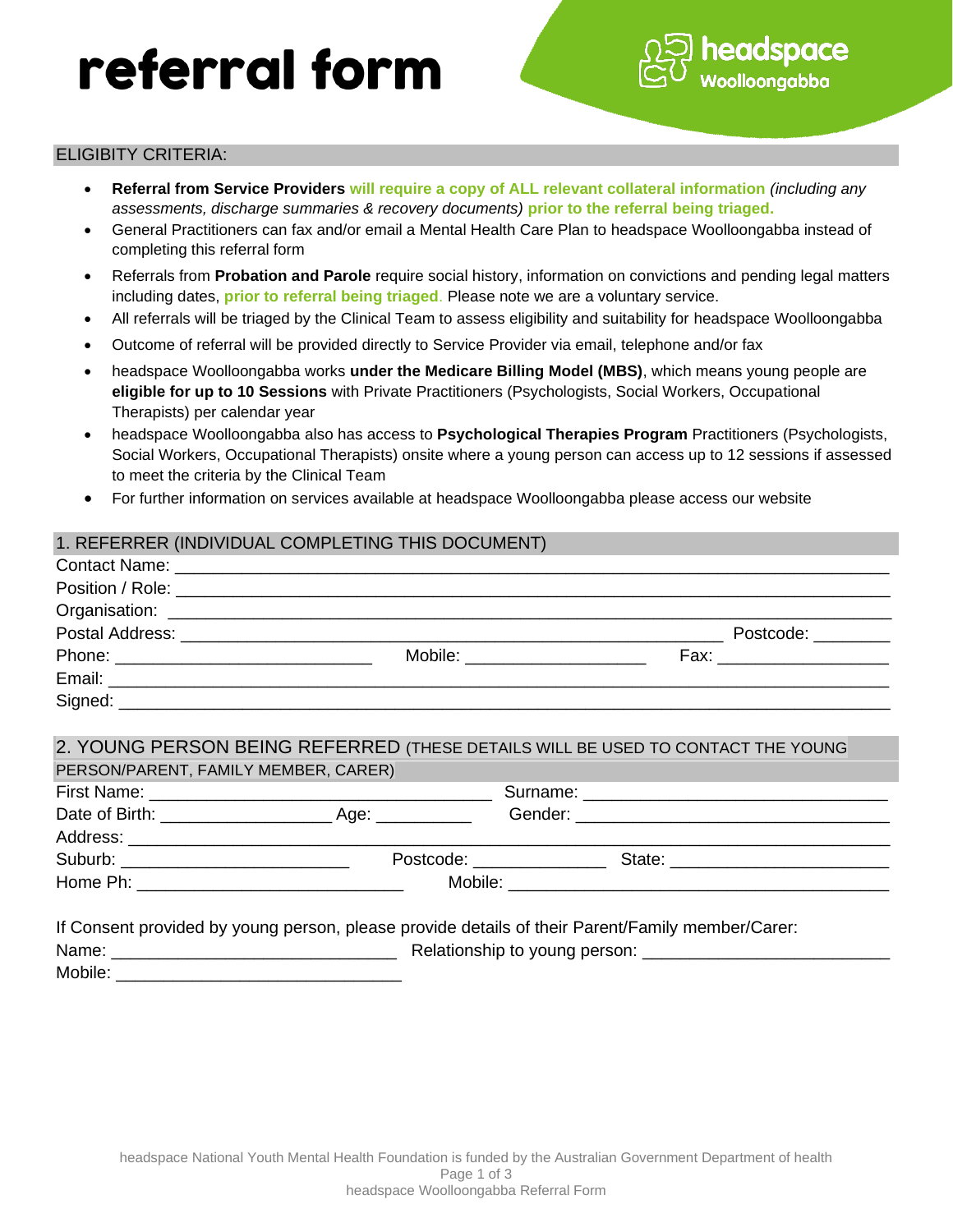# NOTE TO REFERRER

Please provide as much information as possible as it ensures the best quality of care, outcome and if required referral is afforded to the young person being referred.

If the young person is experiencing high levels of distress which may result in harm to themselves or others, please refer them directly to their local Emergency Department as headspace is not a Crisis Service or equipped to manage these types of emergencies.

# 3. REASON FOR REFERRAL

☐Mental Health ☐Physical Health ☐Vocational/Social ☐Alcohol/Other Drugs

 $\Box$ headspace Early Psychosis  $\Box$ Other (please specify):  $\Box$ 

# 4. INFORMATION ABOUT THE YOUNG PERSON

(If Applicable) Risk to self or others (Include self-harm/suicide attempts, violence, threats of violence, vulnerability, child safety orders).

| Date | Presenting issue | <b>Previous Treatment</b> | <b>Current Treatment</b> |
|------|------------------|---------------------------|--------------------------|
|      |                  |                           |                          |
|      |                  |                           |                          |
|      |                  |                           |                          |

#### (If Applicable) Other Agencies/Health Care Providers who are currently involved with the Young Persons Care: (e.g. Government, Non-Government, Psychiatrists, GP's and Community Services)

| Name of Organisation | <b>Contact Person</b> | Address | Phone |
|----------------------|-----------------------|---------|-------|
|                      |                       |         |       |
|                      |                       |         |       |
|                      |                       |         |       |
|                      |                       |         |       |

#### 5. PRESENTING ISSUES  $\Box$ ADHD / ADD ☐ AGGRESSION ☐ ALCOHOL MISUSE ☐ ANXIETY  $\Box$  AUTISM SPECTRUM DISORDER ☐ BODY IMAGE CONCERNS ☐ BULLYING ◯ CONTACT WITH CHILD SAFETY ☐ DEPRESSION ☐ DOMESTIC VIOLENCE ☐ DRUG MISUSE  $\Box$  EATING ISSUES □ EMOTIONAL ABUSE ☐ EMPLOYMENT DIFFICULTIES  $\Box$  FAMILY DIFFICULTIES  $\Box$  FINANCIAL DIFFICULTIES ☐ INTELLECTUAL DISABILITY ☐ OBSESSIVE COMPULSIVE **BEHAVIOURS** ☐ OTHER □ PENDING LEGAL MATTERS ☐ PHYSICAL ABUSE □ PHYSICAL DISABILITY  $\Box$  PRESENTATION TO E.D. ☐ PSYCHOSIS ☐ PTSD / TRAUMA HISTORY  $\Box$  RELATIONSHIP ISSUES □ SCHOOL REFUSAL ☐ SELF-HARM  $\Box$  SEXUAL ABUSE ☐ SOCIAL DIFFICULTIES ☐ STRESS ☐ SUICIDAL

headspace National Youth Mental Health Foundation is funded by the Australian Government Department of Health